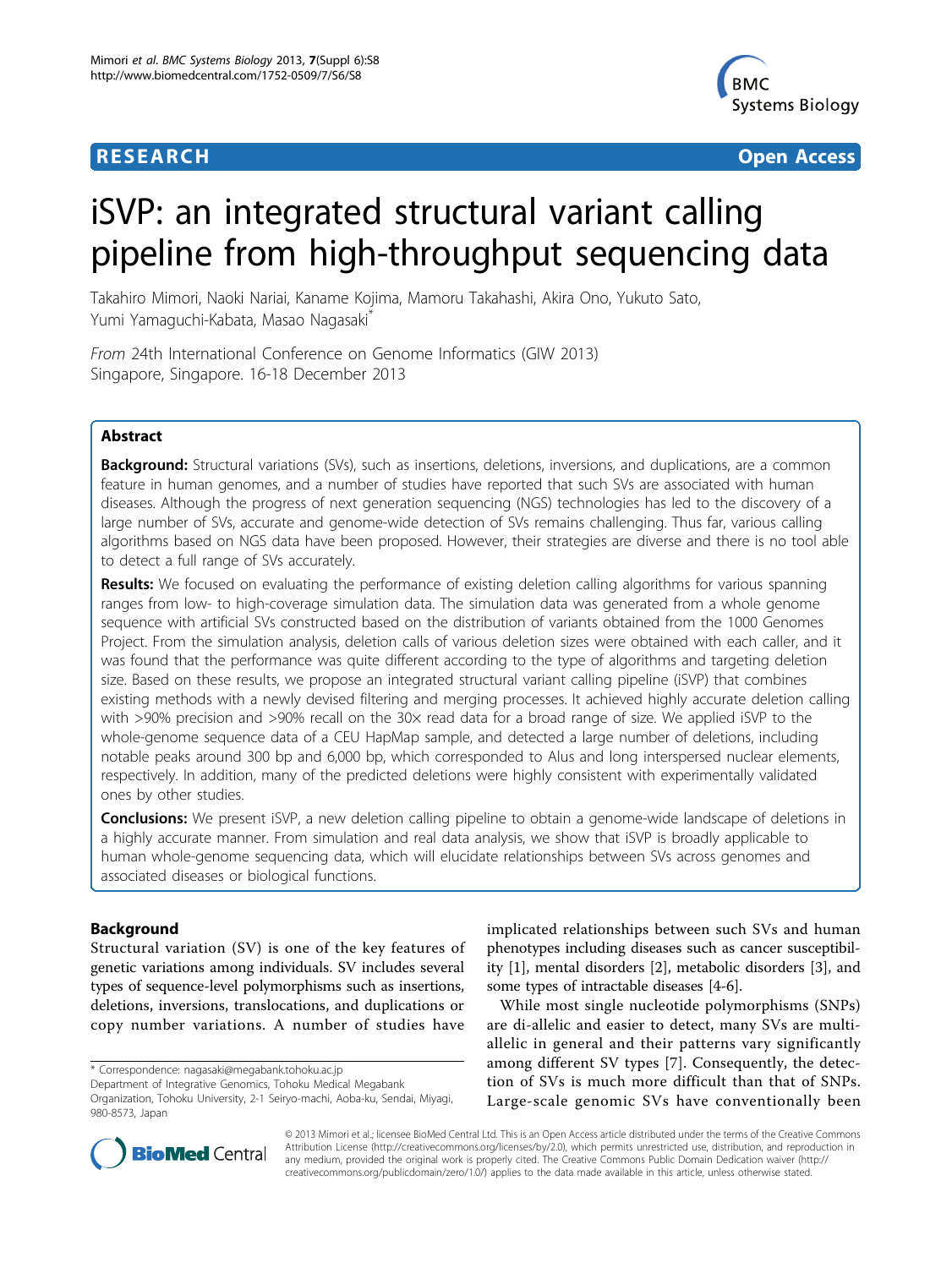investigated by Southern blot analysis. In later years, fluorescence in situ hybridization to DNA fibers (Fiber-FISH), which is based on the hybridization of fluorescent probes onto chromosomes, has been widely used for the detection of SVs [[8,9\]](#page-7-0). Such large genomic deletions in specific chromosomal regions have been reported to be associated with severe neuropathy and neurocognitive deficits [[10](#page-7-0),[11](#page-7-0)]. The development of microarray technologies, such as array comparative genomic hybridization (array-CGH) and whole-genome SNP genotyping technologies, has enhanced the study of human SVs at the genome-wide level by detecting gains and losses of DNA regions compared to the reference genome [[12-14](#page-7-0)]. A high-resoultion statistical method to detect SVs with a hidden Markov model from Illumina high-density SNP genotyping data has been proposed [[15](#page-7-0)]. However, there are limitations to array-based methods for SV detection. First, because the SNP probes of these arrays do not uniformly represent SVs distributed across the whole genome, some SVs outside the targeted region might not be detected at all. Second, the arrays can only detect SVs of relatively large sizes covering more than several kilobases. Third, they cannot detect the precise breakpoints of the SVs. Finally, novel insertions cannot be detected since they are not preincluded in array probes.

Recent progress in NGS technologies have enabled us to detect SVs more directly. More recently, several types of computational methods based on NGS data have been proposed for finding SVs with higher resolution than SNP array-based methods. In these analyses, typically 35-100 bp paired-end reads are mapped to the reference genome, and SVs are inferred from the status of the mapped reads. The first approach, called read depth (RD), utilizes the depth of coverage of mapped reads [[16\]](#page-7-0). Essentially, lower and higher depth values imply deletions and duplications of the region, respectively. The second approach, read pair (RP), uses anomalous paired-end mappings of reads [[17\]](#page-7-0). According to the separation distance and read orientation, SVs can be inferred. The third strategy, split read (SR), evaluates partial mapping of reads; this is employed by Pindel [[18](#page-7-0)] and ClipCrop [[19](#page-7-0)]. Pindel uses a portion of paired end reads in which one of the pair is unmapped. On the other hand, ClipCrop uses 'soft-clipped' reads, in which a part of the read maps to the reference genome and the other does not. The soft-clip information can be obtained from the mapped result encoded in the Sequence Alignment/Map (SAM) format [[20\]](#page-7-0). The fourth approach, sequence assembly (AS), assembles novel sequences from short reads locally. However, currently, there appear to be only a few integrative tools to detect all kinds of SVs for different types and size, and the characteristics and performance of these various tools have not yet been extensively studied. Recently, whole-genome sequencing data of many individuals have been produced very rapidly, as in the 1000 Genomes Project [\[21](#page-7-0)]. Hence, the development of a reliable and robust SV detection method from whole-genome sequencing data is urgently needed.

First, we evaluated the performance of several SV detection tools with simulated paired-end sequencing data for various deletion sizes. Based on the evaluation, it would be possible to gain >90% precision and recall for a broad range of deletion sizes by combining different types of algorithms in a straightforward way. However, deletions detected by different callers often contain multiple entries for the same deletions, and these entries may have differences in their sizes, positions, and their reliablities. Thus, a naïve combination of multiple callers' results may fail to produce accurate detection calls. We propose the integrated Structural Variant calling Pipeline (iSVP), which combines existing SV detection methods and resolves this problem by selecting a reliable subset of deletion calls and unifying duplicated entries. A tool based on a similar concept has been proposed, named SVMerge [[22\]](#page-7-0). The tool also combines SV detected results from multiple callers and generates non-redundant calls like iSVP. The tool handles SVs other than deletions, but the size of the results is restricted to >100 bp. iSVP handles smaller deletions consistently and our procedure in the merging step does not depend on deletion size (see Methods section). In addition, the parameters employed in filtering and merging steps of iSVP are determined by evaluating simulation data for a wide range of sizes.

We also investigate the relationship between depth of coverage and SV detection performance with our pipeline, and show that high coverage sequencing (more than 20×) is necessary to obtain good performance in SV detection in the simulation experiment. Finally, we apply our proposed pipeline to whole genome sequencing data obtained from an NA12878 sample with an average depth of 45× and present a comprehensive picture of deletion events in which the resolution ranges from 1 bp to more than 100,000 bp. We also confirm that some of the predicted deletions with our pipeline have been validated in several independent experiments [[23-25](#page-7-0)] and that its performance is equivalent to or better than that of tools used independently for all the datasets.

# Methods

# Evaluation of SV detection algorithms

We first compare and evaluate the performance of existing deletion callers from the synthetically generated NGS read data with various ranges of deletion size and depth of coverage. Typically, SV detection algorithms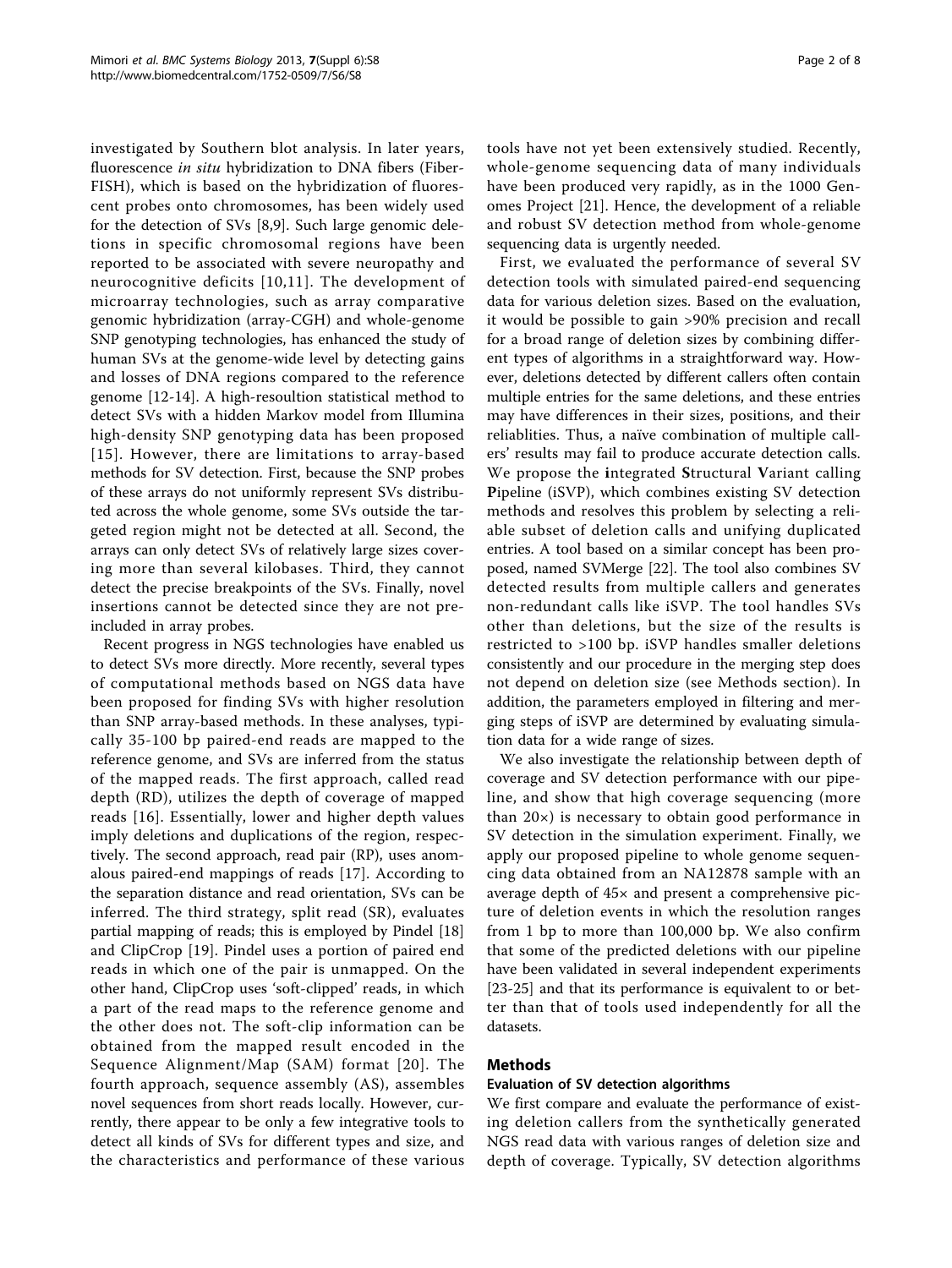<span id="page-2-0"></span>Table 1 Summary of SV detection tools.

| Page 3 of 8 |  |  |
|-------------|--|--|
|-------------|--|--|

| Tool   | Algorithm  | Detectable SV types     | Simulation $30\times$ CPU time, max. memory size $N=$ NA12878 45 $\times$ CPU time, max. memory size |             |
|--------|------------|-------------------------|------------------------------------------------------------------------------------------------------|-------------|
| BD.    | <b>RP</b>  | DEL, INS, INV, TRA      | 1.6h, 0.3Gb                                                                                          | 2.1h, 0.5Gb |
| Delly  | RP, RD, SR | DEL, INV, DUP, TRA      | 1.3h, 0.5Gb                                                                                          | 24h, 9Gb    |
| Pindel | - SR       | DEL, INS, INV, DUP, TRA | 19h. 3Gb                                                                                             | 37h, 3Gb    |
| HC .   | AS.        | DEL, INS, other         | 68h, *9Gb                                                                                            | 180h, *9Gb  |

SV detection tools are summarized according to algorithm types, detectable SV types, and computational resources required in our analyses. For each tool, CPU time and maximum memory size were measured for the 30x simulation data and the 45x whole genome sequence data of NA12878. RP, RD, SR, and RP stand for read pair, read depth, split read, and assembly approaches, respectively. 'BD' is BreakDancer. HC, Haplotype Caller; 'DEL', deletion; 'INS', insertion; 'INV', inversion; 'DUP', duplication; 'TRA', translocation.

\* HC was performed with explicitly specified maximum memory size.

are classified into the following types: read depth (RD), read pair (RP), split read (SR), assembly (AS), and combinations of those algorithms. Table 1 summarizes the characteristics of deletion callers used in our comparison. BreakDancer (BD) [\[17\]](#page-7-0) is classified as an RP-type tool that uses discordant read pairs (a pair of reads that are not properly aligned) to detect SVs. This method uses a distribution of fragment lengths of paired-end reads to find anomalous read pairs. Its computational cost is much lower than that in other algorithms, and hence, easily applicable to find large deletion sizes. Pindel [[18](#page-7-0)] is an SR-type tool that uses part of paired end reads in which one of the pair is unmapped. It splits each unmapped read and determines the break points of SVs by an algorithm called pattern growth approach. Delly [[26](#page-7-0)] uses a combination of RP, RD, and SR approaches. GATK Haplotype Caller (HC) [[27,28](#page-7-0)] is an AS-type method that performs local de novo assembly of haplotypes via de Bruijn graphs to detect SNPs and indels at base-pair resolution. However, the method needs a large amount of computational resources in terms of both memory space and CPU time. In our computational analysis, we used BD Max version 1.1, Delly version 0.0.9, Pindel version 0.2.4, and HC of GATK version 2.5-2.

#### Simulation data preparation

We prepared an artificial human genome sequence by adding SVs, insertions, and deletions to the reference genome hg19 at randomly selected regions. The size of the SVs follows the size distribution shown in the histogram at the bottom-right corner of Figure [1,](#page-3-0) which was constructed based on SV calling results from sequencing data in the 1000 Genomes Project [[21](#page-7-0),[29](#page-7-0)]. We then synthetically generated 100-bp paired-end reads from the genome sequence and prepared a set of simulated sequence data with average depths of 5×, 10×, 20×, and 30×. The insert size of paired-end reads was set to follow a normal distribution with a mean of 350 and a standard deviation of 50, and a 0.1% substitution error was considered at each nucleotide position. For paired-end mapping of the simulated data, we used Burrows-Wheeler Aligner

(BWA) [[20\]](#page-7-0) with the default options. The resultant SAM file was then used in subsequent SV callers.

# Evaluation metrics for deletion calls

We defined the precision and recall of deletion calls for given size s as follows:

precision (s) = 
$$
\sum_{i \in \text{all called SVs with size } = s} \max_{j \in \text{all prepared SVs}} q_{ij}/N \text{(called size } = s),
$$
  
recall (s) = 
$$
\sum_{i \in \text{all prepared SVs with size } = s} \max_{j \in \text{all called SVs}} q_{ij}/N \text{(prepared size } = s),
$$

where  $N$  is the number of called or prepared SVs and  $q$  is a quality value that is defined for each overlap between prepared SVs and called SVs, and takes a value between 0 and 1. The quality  $q$  is defined as:

$$
q_{ij} = \text{size}(a_i \cap b_j)/\text{size}(a_i \cup b_j),
$$

where  $a$  and  $b$  are the effective regions of called and prepared SVs, respectively. The effective region is extended from the actual region by a fixed length margin as shown in Figure [2](#page-3-0). The margin is introduced in order to retain SV calls that were correct but slightly deviated from the actual SV region due to ambiguity of mapping to the reference genome, often observed at interspersed repeats and low-complexity regions. We used 50 bp for the margin in our analysis; this resulted in 1-bp deletion call quality, with the position deviating 10 bp from the prepared deletion being 0.8. The difference in quality score arising due to the introduction of the margin converged to 0 as the SV size became larger.

#### The proposed pipeline for calling deletions

As shown in Figure [3](#page-4-0), iSVP consists of three steps: 1) SV calling, 2) filtering, and 3) merging. In the SV calling step, we employ selected tools with different algorithms in parallel to detect a whole range of deletion sizes. Next, in the filtering step, we extract information such as the SV type, called position, and size from each caller's output. We only utilize deletion calls whose size is within a predefined range that is determined to keep precision better than 90% from simulation data analysis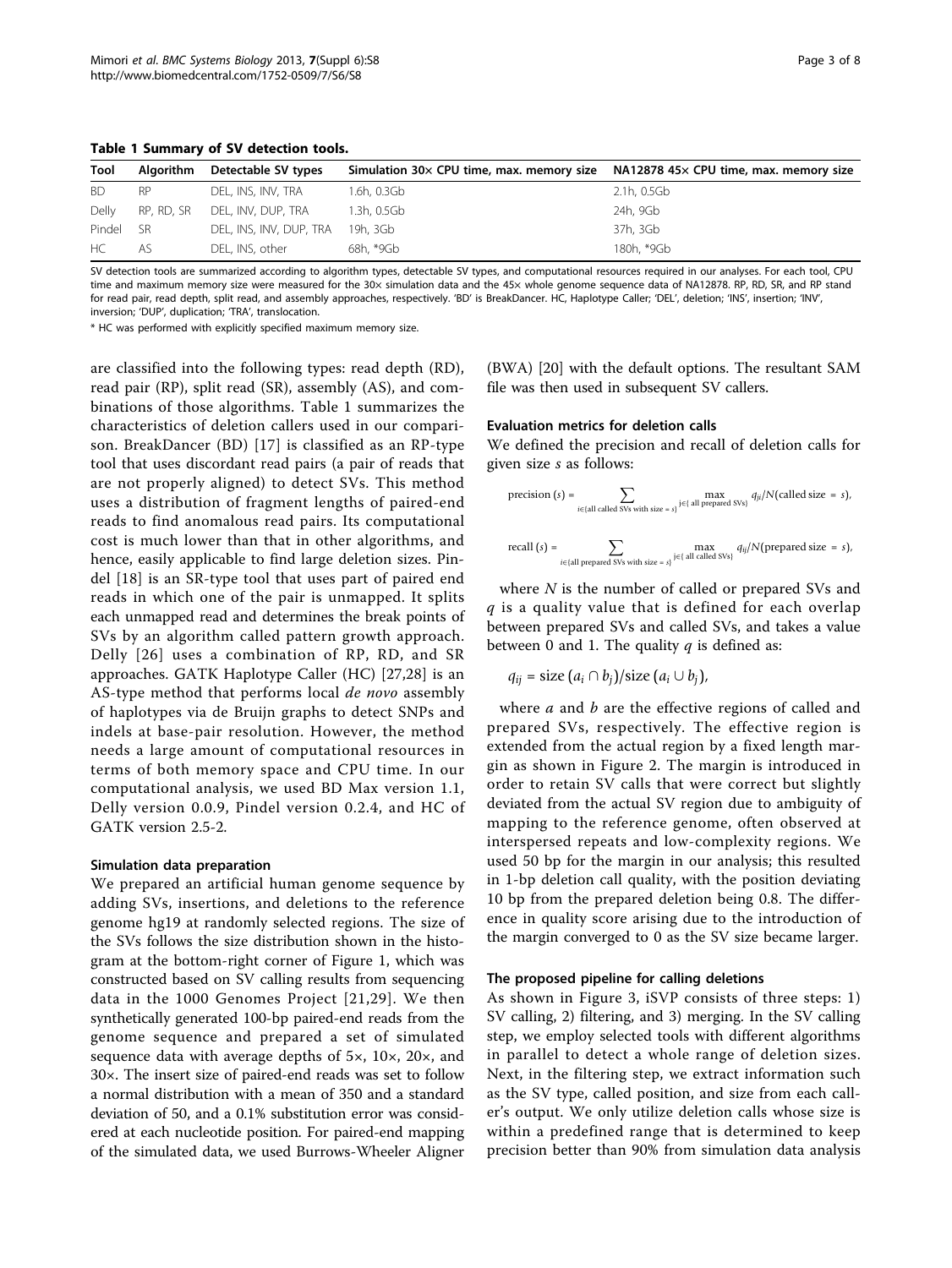<span id="page-3-0"></span>



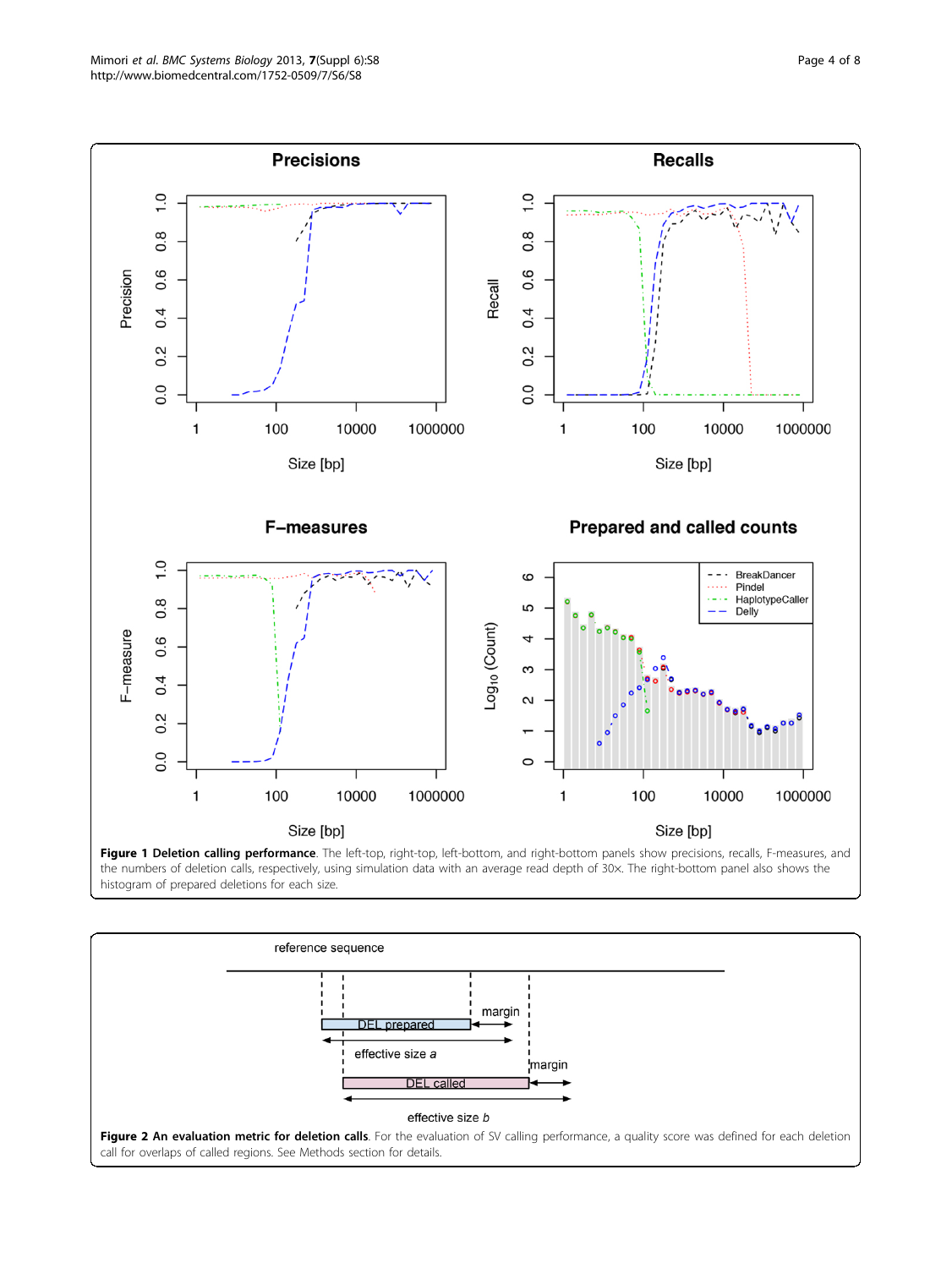<span id="page-4-0"></span>

(the parameters employed are described in Figure 3). In the merging step, we first convert results from each caller to an extended BED format, which is convenient to compare overlaps of calls. In order to remove duplications, we remove one of the SV candidates whose precision is lower than the other if they overlapped each other by more than two thirds of their called regions. The precision for each call is determined by called size based on simulation results, and the detection of overlaps between calls is performed using BEDTools [[30](#page-7-0)]. Finally, we merge the results into a unified SV call list.

# Results

# Simulation data analysis

We evaluated the performance of each tool in detecting deletions in terms of precision, recall, and their harmonic mean (F-measure) with simulation data of varying deletion sizes and read coverages. The evaluation results with each tool for read coverage 30× are summarized in Figure [1.](#page-3-0) Notably, HC predicted deletions highly accurately with precision >90% for sizes <100 bp. Since the method is an AS approach, this result suggests that the local de novo assembly algorithm around deleted regions was successful for relatively short deletion sizes. Pindel performed better than other methods in terms of precision for deletion sizes between 100 bp and 30,000 bp, retaining >90% precision and >90% recall. This result suggests that an SR approach, in which split reads were used for identifying breakpoints of deletions, was effective for identifying medium-size deletions. For deletion sizes >1,000 bp, BD and Delly performed comparably well, with precision >90% and recall >90%. These similar performances were possibly explained by the fact that they employ similar computational algorithms (read pair approach). The recall of Delly was better than that of BD in our analysis.

Based on the evaluation of deletion calls with each tool for simulation data, we determined the ranges of

deletion size used in the filtering step of iSVP (see Figure 3). We used BD, Pindel, and HC in the SV calling step of iSVP. Although the recall of Delly was better than that of BD for simulation results (see Figure [1\)](#page-3-0), we used BD because the method showed slightly better precision in longer SV regions. As we will discuss in the section on computational resources, HC needs more central processing unit (CPU) time and memory space than Pindel, and Pindel can also detect deletion sizes <100 bp with high precision and recall (see Figure [1](#page-3-0)). However, HC has even more precise calls in the region, and also determines the ploidy of each call, which is not estimated by Pindel.

We confirmed that iSVP succeeded in achieving >90% precision and recall for almost all sizes of deletions when the average coverage of depth was  $20\times$  and  $30\times$ , as shown in Figure [4.](#page-5-0) We also found that it was hard to achieve precision and recall >90% at the same time for sequence data with average coverages lower than 10×. The result showed that the depth of coverage was consistently effective for almost all deletion sizes. Therefore, sequencing data of high coverage was essential for detecting deletions accurately and comprehensively.

# Real data analysis

We obtained the whole genome sequence of HapMap sample NA12878 from Illumina HiSeq 2000. The 100 bp paired-end data with an average depth of  $45\times$  was kindly provided by Illumina Inc. We applied iSVP to the NA12878 data and predicted a total of 398,518 deletions whose size ranged from 1 bp to 1,000,000 bp. The histogram of predicted deletion calls with iSVP is shown in Figure [5.](#page-6-0) It should be noted that the number of deletions exponentially declined with increasing deletion size. In addition, notable peaks around 300 bp and 6,000 bp were found, which correspond to Alus and long interspersed nuclear elements (LINEs), respectively.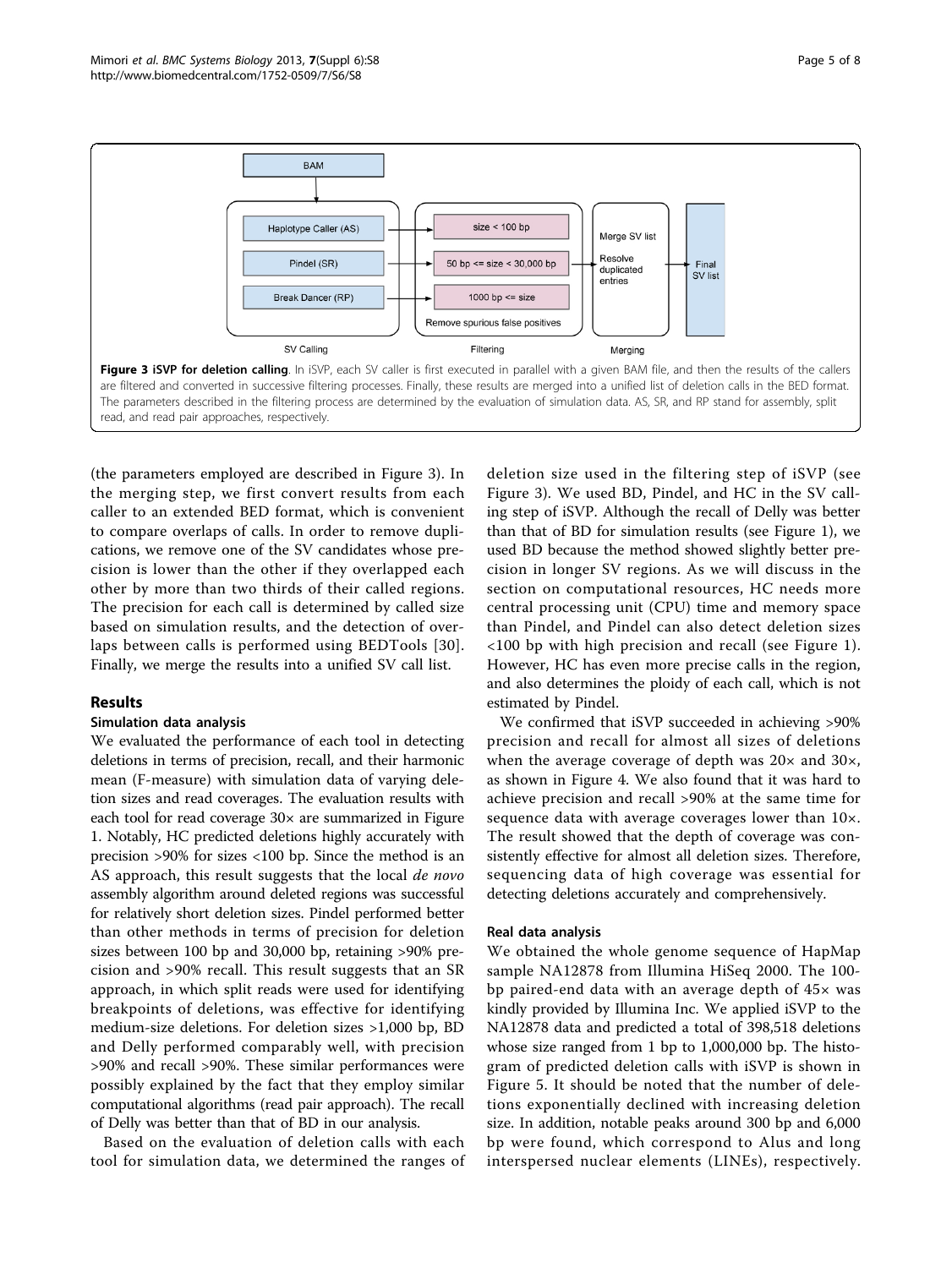<span id="page-5-0"></span>

These peaks were also found and reported in the 1000 Genomes Project [\[29](#page-7-0)].

In order to evaluate the prediction results of iSVP in comparison to those of other methods, we compared these results with those of the experimentally validated deletion sets from studies by Mills [[25](#page-7-0)], Conrad [[23\]](#page-7-0), and Kidd [\[24\]](#page-7-0). The number of predictions with each method that was also validated by these studies is shown in Table [2](#page-6-0). Here, we defined true positive calls if their quality scores (see Methods section) were more than 0.9. The typical deletion sizes in the Mills, Conrad, and Kidd data were around 300 bp, 5,000 bp, and 5,000 bp, respectively. HC could not find most of the validated deletions because the AS algorithm by nature has difficulty finding relatively long deletions. iSVP and Pindel performed well with the Mills dataset, compared to BD and Delly. On the other hand, iSVP, BD, and Delly performed better than Pindel with the Conrad and Kidd datasets, as expected.

Although the numbers of true positives obtained using Delly for the validated sets were close to those obtained using BD, the number of deletion calls with sizes >50 bp was significantly larger than that seen with BD, as shown in Table [2.](#page-6-0) This indicates that excessive numbers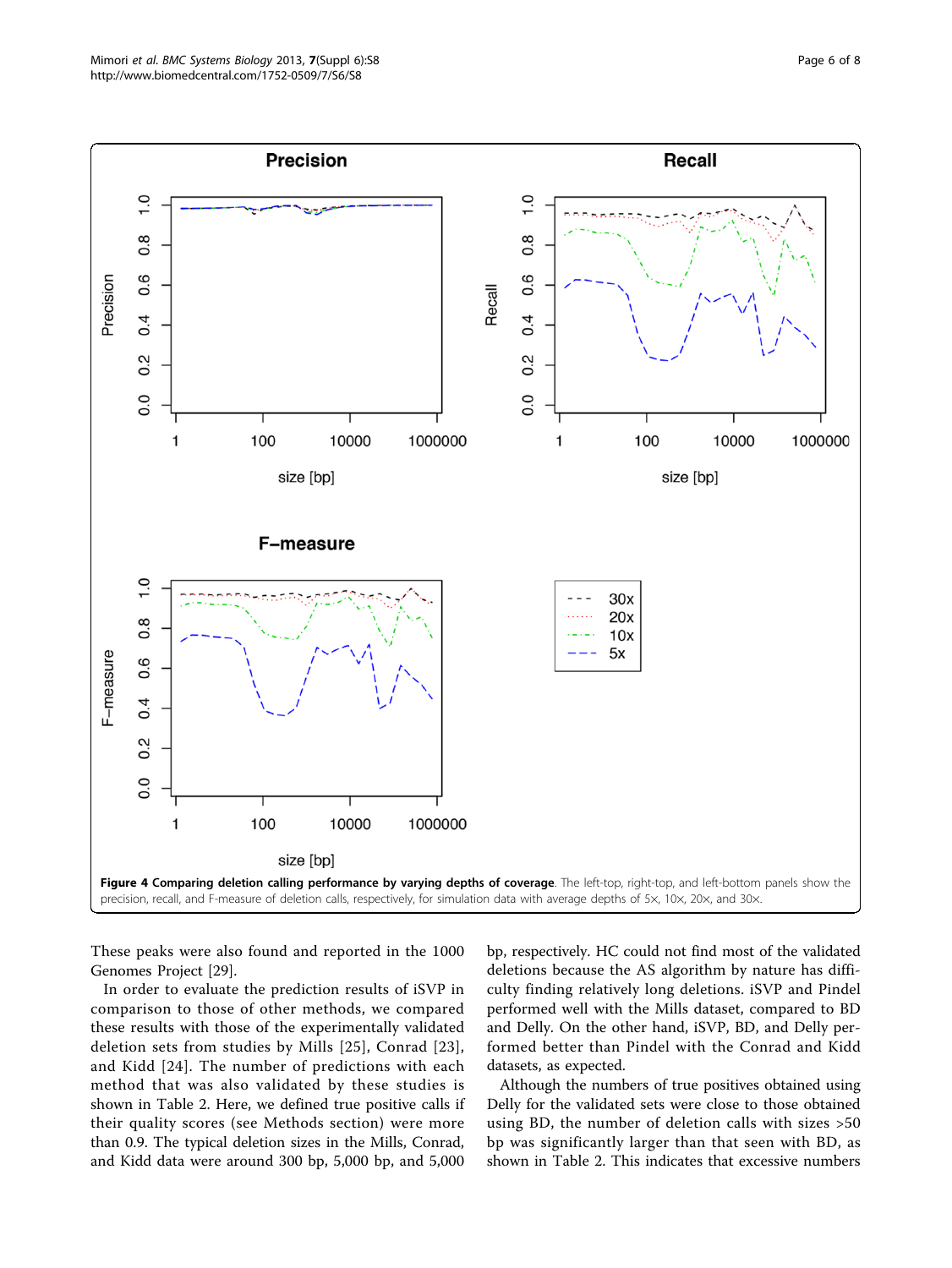<span id="page-6-0"></span>

of false positives might have been called with Delly. We examined the deletions only called by Delly and found that, they consist of calls supported by a few (2 or 3) reads, or reads of low mapping quality. As expected from the simulation data analysis, iSVP outperformed BD, Pindel, and HC for all the datasets, verifying that our approach is effective and robust for deletion calling from real data analysis.

#### Computational resources

In our analysis, we used Red Hat Enterprise Linux Server release 6.2 operating system with Intel Xeon CPU E5-2670 processors running at 2.60 GHz. For each SV calling tool, the required computational resources for SV detection from the simulation data with an average depth of 30× and real data (NA12878 whole genome sequence data with average depth of 45×) are summarized in Table [1.](#page-2-0) As mentioned in the Background section, the largest amount of CPU time was required for AS, followed by SR and RP, using simulation data. By

Table 2 Validation of deletion callings from NA12878 data.

| Tool         | Called $(≥50$<br>bp) | Mills $(n =$<br>79) | Conrad $(n =$<br>351) | Kidd $(n =$<br>58) |
|--------------|----------------------|---------------------|-----------------------|--------------------|
| <b>BD</b>    | 5.014                | 13                  | 158                   | 49                 |
| Delly        | 286,289              | 13                  | 168                   | 51                 |
| Pindel 7.265 |                      | 28                  | 143                   | 33                 |
| HC.          | 1.880                | 4                   | 0                     | 0                  |
| iSVP         | 8,130                | 30                  | 166                   | 49                 |

The sensitivity of deletion calling for each tool was confirmed by comparing to multiple datasets from the literature (Mills [\[25\]](#page-7-0), Conrad [[23\]](#page-7-0), and Kidd [[24\]](#page-7-0)). The  $n$  in parentheses shows the number of total validated deletions for each experiment. BD and HC stand for BreakDancer and Haplotype Caller, respectively.

comparing the results of simulation and real data, we see that BD and Pindel required predictable amounts of CPU time and memory space based on the simulation data (i.e., nearly proportional to the coverage of read depth). For HC, we found that the CPU time was several times larger than expected. Delly required relatively larger resources in terms of CPU time and maximum memory size for the real data (see Table [1\)](#page-2-0). For iSVP, most of the computational resources that iSVP use are in the SV calling step. The CPU time and memory space consumed for the successive filtering and merging steps are less than 30 minutes and 2 Gb, respectively.

# Discussion and conclusions

We investigated several types of SV calling tools and evaluated their performance with a detailed simulation analysis. We found that there were significant differences in performance according to the employed algorithms and deletion size. Each tool had its strength and weakness, and there was no algorithm that consistently outperformed others. HC, an AS approach, performed especially well for deletions in the size range 1-100 bp. Pindel, an SR approach, performed relatively better than other methods for deletions of 100-10,000 bp. BD and Delly, both RP aproaches, were able to detect large deletions. Importantly, regardless of the algorithm used, high-coverage reads were consistently informative for detecting deletions. Based on the simulation results, we developed iSVP, a new pipeline to unify these methods with filtering and merging processes to comprehensively and reliably detect genomic SVs. Our approach succeeded in achieving more than 90% precision and 90% recall for a broad range of deletion sizes. We showed that a relatively higher depth of coverage (more than 20×) was required to gain good performance in SV detection from simulation experiments. This high-coverage requirement may be one of the reasons why comprehensive catalogs of SVs are still limited at the moment.

By applying iSVP to human whole genome sequence data from a HapMap NA12878 sample, we detected numerous SVs that were biologically explainable, and some of them have been validated by other independent experiments. iSVP is broadly applicable to high-coverage whole genome sequencing data with reasonable computational resources, which will enhance the genome-wide detection of SVs for the identification of disease-causing variants. However, the number of recalls from real data was smaller than that expected from the computational simulation. This problem may be related to the complexity of sequences around the SVs, which has not been sufficiently investigated yet.

Our future work will include a study of the performance of iSVP for other various types of SVs other than